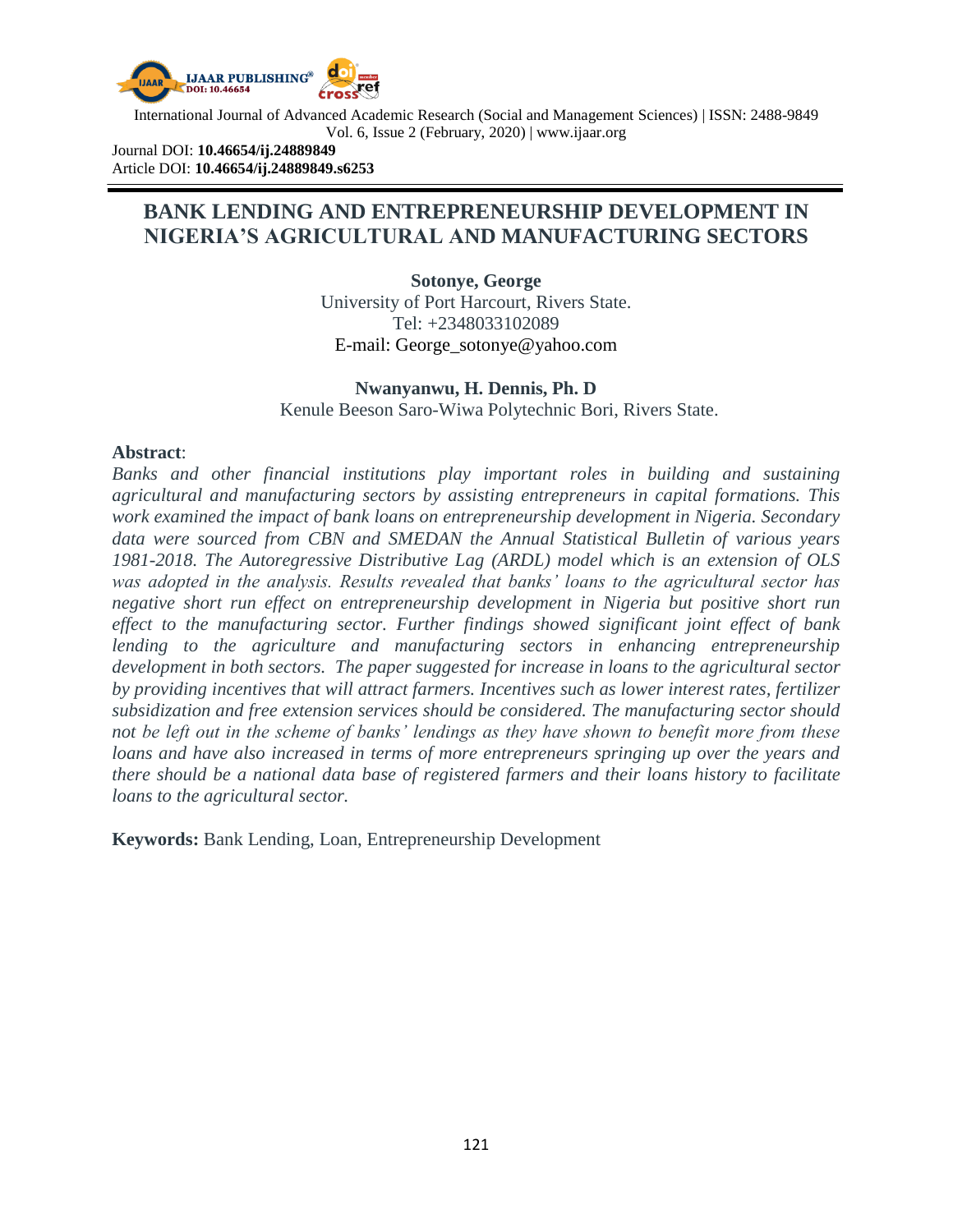#### **Introduction**

Article DOI: **10.46654/ij.24889849.s6253**

Building an entrepreneurship venture in both agriculture the manufacturing sector, the entrepreneur needs to access diverse forms of resources such as financial capital, human capital and physical capital with each playing significant. To a large extent, extractive activities have always provided the enabling resources for major secondary entrepreneurial activities but the bottom line remains their financing. No economic activity works without finance as no one can give what he/she does not have. It is only finance that any perceived business investment, be it extractive (primary) or manufacturing (secondary) entrepreneurship can be actualized. Besides intellectual development on any skill, competencies are proven through the deliverables of an individual evidenced in an industry. If this is through, then, the financing entrepreneurship business is essential. Financial adequacy and stability plays better roles in entrepreneurship development and the nation's economy at large. Entrepreneurship businesses may be relatively small or medium in size and may also be operating on a small or medium scale. Entrepreneurship business is pivotal for nations" economic growth (Ikpor, Nnabu & Obaji, 2017). Naturally, entrepreneurship businesses were a cutting-edge to boost a nation"s economy through the assistance of banks by avail them affordable loan facilities with a low interest rate (Sanusi, 2011). Conversely, the links between these sources and their effects on entrepreneurship are enormous. In Nigerian milieu, the crucial source of finding for entrepreneurship development is ostensibly not operational.

Thus, apart from the traditional banks, who perform finance related functions such as accepting money for saving, giving out loans, managing investments, giving financial investment advice etc. Banks and other financial institutions in particular, are important to an entrepreneur, because he will have cause to deal with them for one reason or the other. For instance, he would like expanding his enterprise and for this he may need bank loans or he may need to invest in other areas in which case, he may need the services of a finance house or an investment house. Because of all these, the entrepreneur needs to know the ability of the bank to make his business grow.

Finance is considered a major to Nigeria's entrepreneurship development. Banks which remains the biggest source of finance to this sub-sector have often, shield away due to inherent risks and uncertainties. In Nigeria, the fragile economic environment, social insecurity, ethno-religious violence and near absence of the requisite social infrastructure, has rendered entrepreneurship development costly, ineffective and inefficient, hence credit facilities from Banks. To mitigate lack of entrepreneurship financing, governments at various levels (Local, State and Federal) have in different ways paid attention to improvement of entrepreneurships funding. Some governments formulated policies to empower the growth, development and financing of entrepreneurship business. Others focused on assisting entrepreneurships to grow through incentives, loans and socio-economic contributions. For instance CBN has established entrepreneurship Credit Guarantee Scheme (ECGS), for promoting credit access by entrepreneurs in Nigeria. The Federal Government also approved billion of naira recently for entrepreneurship sub sector development. At the state level, Bayelsa State Government in July, 2014 signed a N2Billion entrepreneurships development partnership agreement with Bank Of Industry, Mainstreet Bank and Bank of Agriculture. The overall objective of banks" participation in entrepreneurships financing is that, entrepreneurship remains a critical aspect for economic diversification, wealth and job opportunities, increased output and providing industrial sector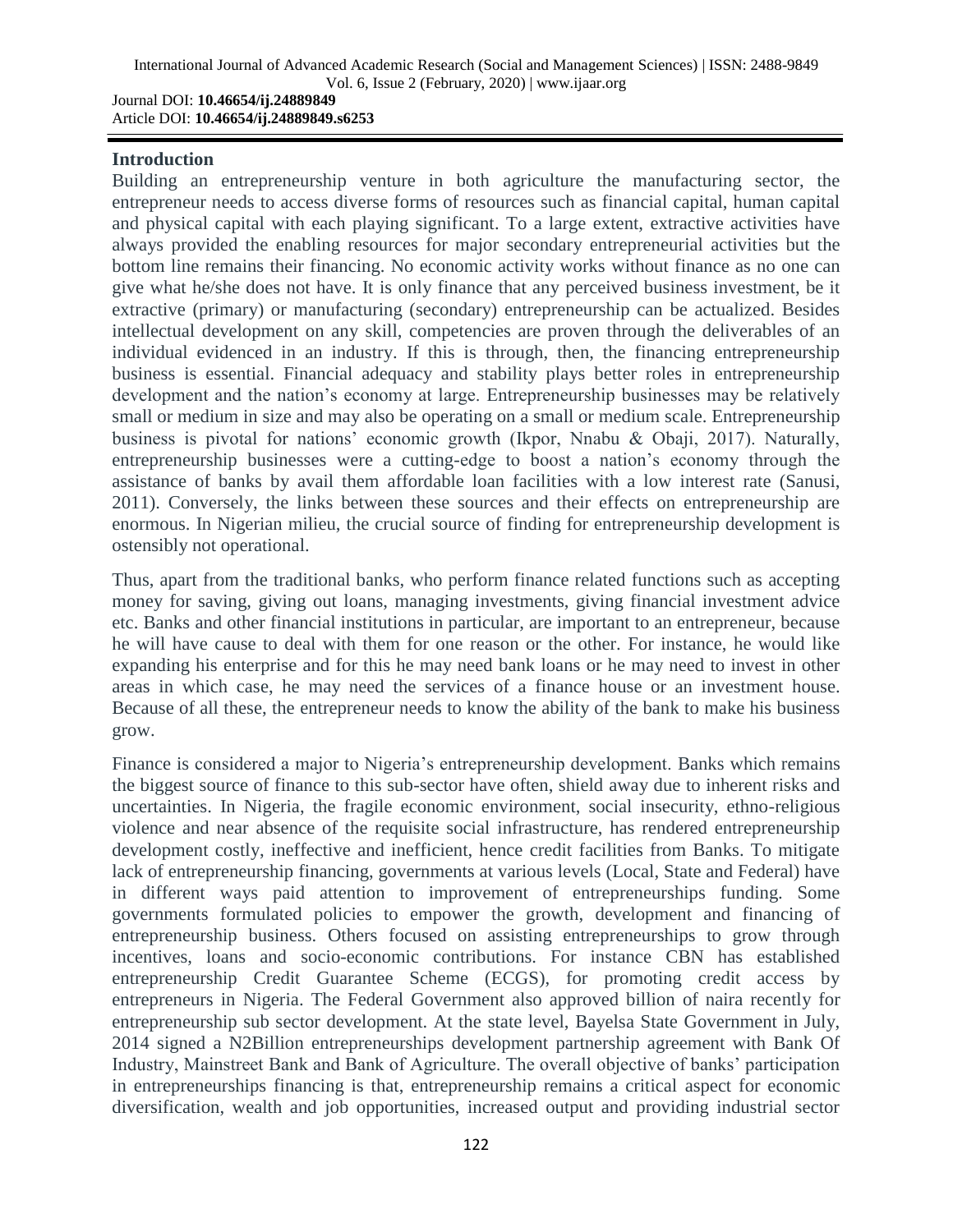inputs among others. An Entrepreneur needs his/her productivity increase through adequate financing if they are to maintain or increase their contribution to the economy in general.

In terms of manufacturing, neglect of the sector has eventually made the country monolithic unlike the historical experiences of Britain, US, Germany, Japan, Russia and of late, emerging economies from Asia, notably China, India, Singapore, Taiwan, Thailand South Korea, Malaysia Brazil and even of recent, Ghana (Obidigbo, 2012)

Supporting the same frame of thought, a study by the Federal Republic of Nigeria (2011) held that the low quality of bank funding to the private sector went down increasingly as the risk aversion of banks increased after the financial meltdown. Lack of funding has made it difficult for firms to invest in modern machines, communication technology and human resources development which are essential factors in trimming down costs, raising productivity and improving competitive strength.

Nigeria"s economy essentially rests on the economic especially agriculture and the manufacturing sectors. According to Taiwo and Omosomi, (2018), in a disaggregated analysis, Nigeria"s agriculture contributed 32% in Africa"s GDP 2017 which was second to Ethiopia with 34% contribution. This explains the need for more attention on agricultural financing.

Again, in 2017, agriculture budget of N0.10 trillion represented 1.3% of total budget of N7.44 trillion. According to Taiwo and Omosemi, (2018), in another disaggregated form, from 2013 to 2017, budgetary allocation to agriculture showed that in 2013, out of a total budget of N83.2b, N4.66b was allocated to agriculture, in 2014, agriculture had a share of N4.9b out of N66.6b budget. In 2015, N4.5b from a total of N40.6b was allocated to agriculture. And, in 2016, from a budget of N75.8bn, agriculture had N6.06bn while in 2017, N7.4b was allocated to agriculture from a total budget of N135.6n. And in 2018, allocation to agriculture was N0.20 trillion representing 2.2% of the proposed 2018 budget of N9.12 trillion. In the midst of such existing gaps, the question raised is, how well have banks made financial credits available towards entrepreneurship development considering existing unemployment, untapped resources and entrepreneurship opportunities in Nigeria? Against this backdrop, the major problem of this work is to assess the extent to which bank loans to agriculture and the manufacturing sectors have contributed to Nigeria"s gross domestic product (GDP) from 1981 to 2018.

The study broad objective is to examine the of impact bank loans on development of entrepreneurship in Nigeria. The specific objectives are to: (i) ascertain the level of relationship between bank loans distributed to agricultural sector and the contributions of agricultural sector to Nigeria"s gross domestic product and (ii) evaluate the extent to which bank loans to the manufacturing sector have contributed to Nigeria's gross domestic product.

The study hypotheses are;  $H_{O1}$ : Significant relationship does not exist between bank loans to the agricultural sector and contribution of agricultural sector to Nigeria's gross domestic product.  $H_{02}$ : Nigeria's manufacturing sector contributions to the gross domestic product has not significant relationship with the value of bank loans advanced to the manufacturing sector. The paper focuses on entrepreneurship development of entrepreneurship and banks" lending to Nigeria"s Agricultural and manufacturing sectors in Nigeria from 1981 to 2018. The scope is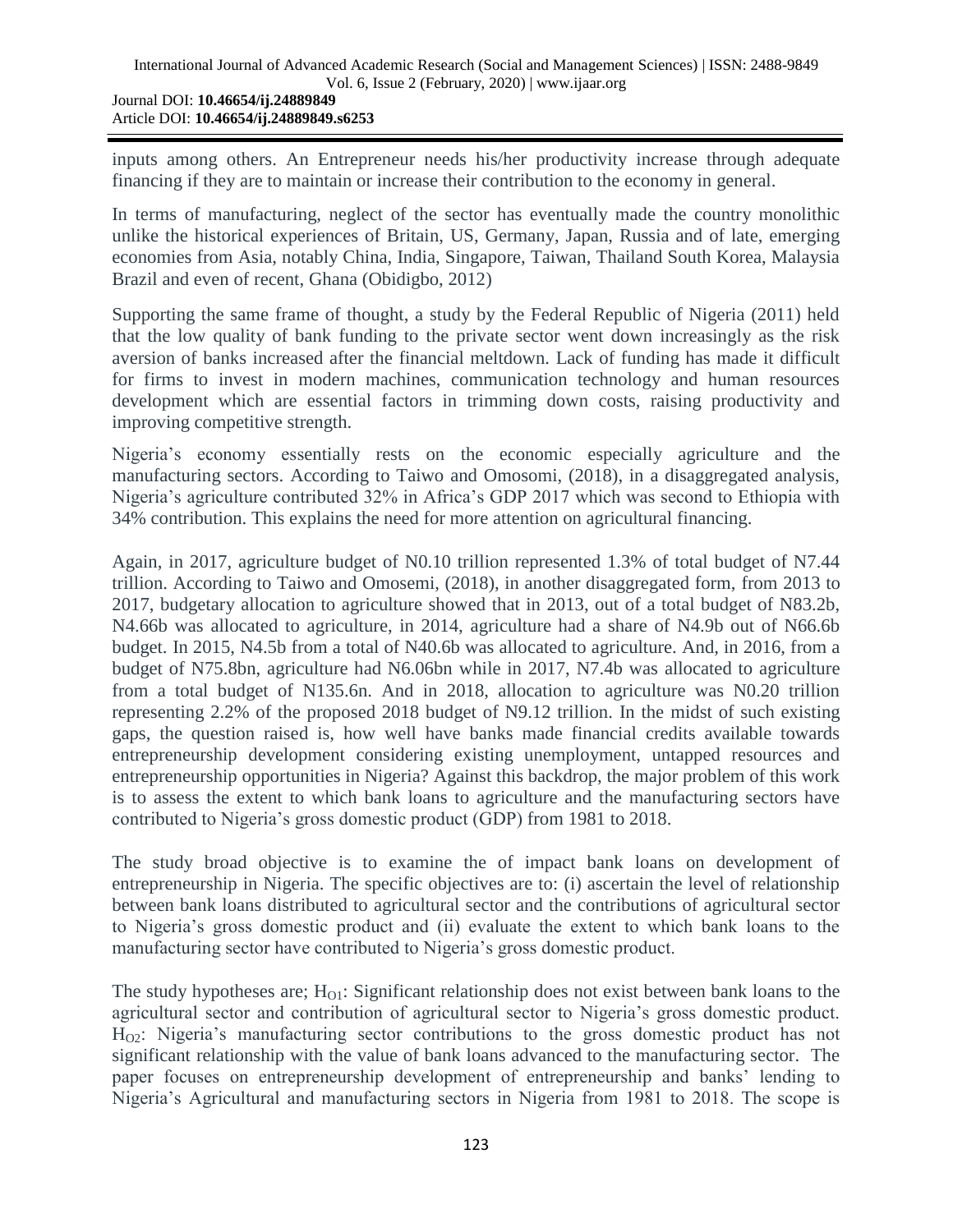organized in the following sections; the first section introduced the work, looking at the statement of problems, objectives and hypotheses. In the second section, words that helped to clarify the topic were explained. Theory behind the work was introduced while cursory discussions on studies done by other scholars in similar issues were discussed. The study methodology was introduced. Analysis and results discussed in the third section. The fourth section summarized the work, followed by conclusion and recommendations.

#### **Conceptual Issues**

Bank takes deposits and pays interest for their use, and then turns around and lends out the money to borrowers who typically pay for it at a higher interest rate. Thus, money is made available to customers by the banks at varying interest rates as cost of fund. Bank effectively acts as a financial intermediary between savers who deposit their money and investors who need the money (Yusuf, 2015). Accepting short-term deposits and issuing long-term loans by bank creates a mismatch (Emenuga, 2019). Profits can be measured as a return on assets and as a return on equity, which invariably shows the profit amounts obtained from the assets and expense of the liabilities. Lending is the act of borrowing out money for the single purposes of making profit. The ultimate aim to the lender may be interest chargeable while to the borrower, it profit. However, not every fund borrowed is utilized for investment. Reason for borrowing of fund varies. It could be spent on child"s education/training, investment, marrying new wives and others. Hussain, Bhuiyan and Bakar (2014) conceived entrepreneurship as introduction of businesses with the sole aim of solving problems. It could be trading, manufacturing, agriculture and consultancy. The final purpose is that service is rendered and problems are solved. Given the perceptions of various scholars, entrepreneurship could be defined as a combination of performance of activities and learning of new skills of rendering services to assume the role of an entrepreneur.

## **Entrepreneurship Sectors of the Economy**

For efficient allocation of resources, the every economy is divided into sectors. These sectors exist opportunities where conceived entrepreneurship ideas can be developed to create goods and services. To this end, Aremu & Adeyemi, (2011) identified the sectors not limited to; (a) Agriculture, Hunting, Forestry and Fishing, (b) Mining and Quarrying, (c) Manufacturing, (d) Building and Construction, (e) Retail and wholesale Trade (f) Hotels and Restaurants, (g) Transportation, Storage and Communications. Others include; (h) Real Estate, Renting services Activities, (i) Education, (j) Health and Social Work, (k) Community, Social and Personal Services and (l) formal and informal financial intermediation. The formal part which is large scale such as banks and other financial institutes. Whereas, the informal intermediaries operate involves co-operative group, esusu, local money lenders, black market foreign exchange, etc.

## **Entrepreneurship Role in Economic Development**

Oduntan (2014) identified that Entrepreneurship Business plays a pivotal role in any economy. These roles are not limited to the following employment generation, industrial development, technological acquisition, capacity building and promotion of economic growth. Further roles of in the economy encompasses; increased standard of living, export promotion, alleviation of poverty, output services through backward and forward linkages and generation of mutual industries linkages between local producers of raw materials and large industries concerns.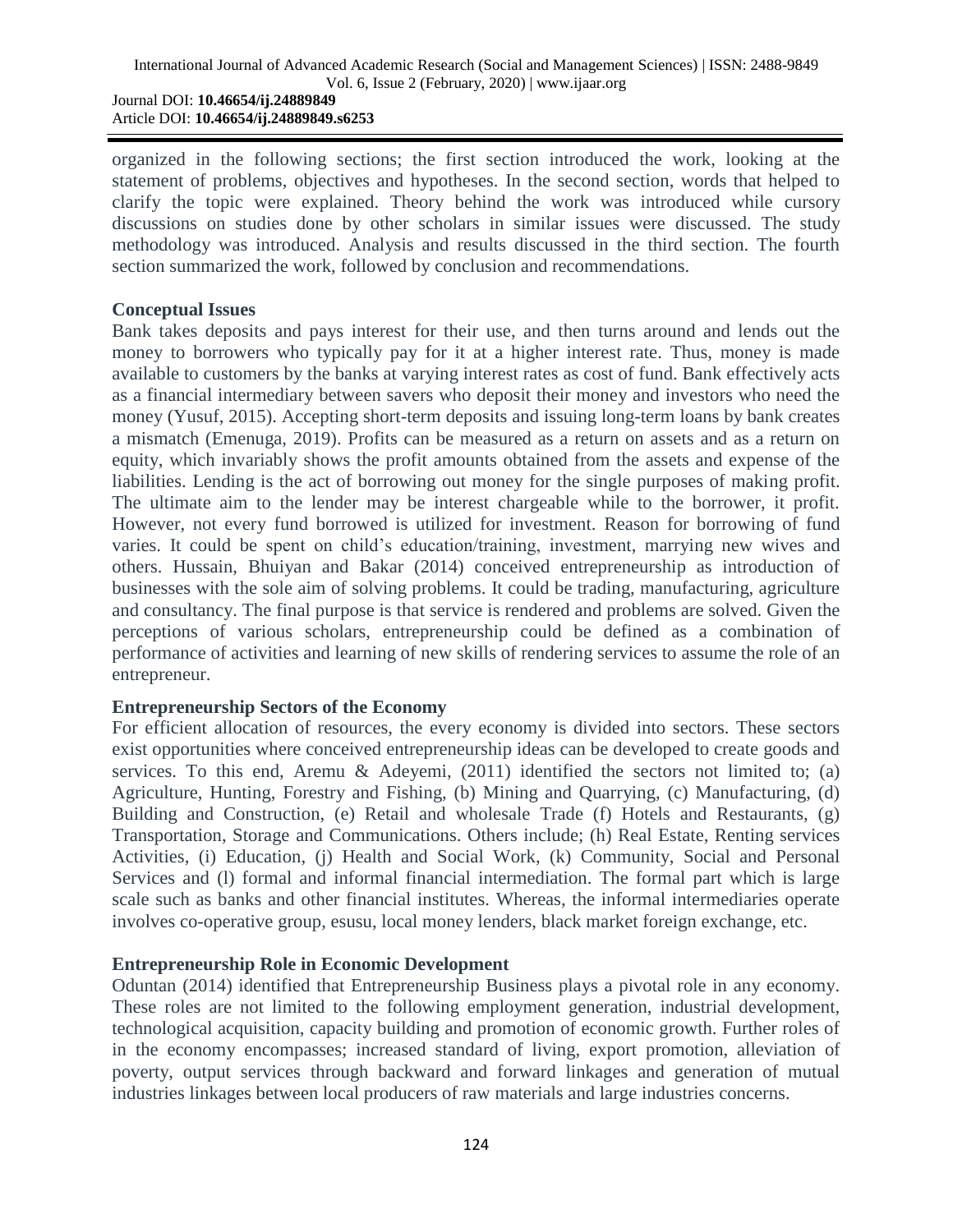Article DOI: **10.46654/ij.24889849.s6253**

#### **Theoretical Consideration**

Theoretical consideration for this paper is the innovation theory of entrepreneurship propounded by Joseph Schumpeter (1934) which is a development economics theory. Schumpeter defined entrepreneurship as a creative activity. This theory conceives entrepreneurship as one who is innovative and a manager in resources combination. The term innovation from Schumpeter point of view, explains that an entrepreneur must be a great thinker who thinks toward service provision, goods production, resources management in a scarcity environment as income generating opportunities. An Entrepreneur produces new goods or products and services into the economy (Idemobi, 2010). Entrepreneurship innovations are propelled by good economic system and avers to moribund economy. It implies that business climate must be conducive for entrepreneurship activities to help grow the economy. Limiting factors such as squeezing of private gains through high taxation and uneven government price controls and taxation will ultimately discourage entrepreneurship. This theory is the basis for this study because, if microfinance banks are active and playing relevant roles in the development of entrepreneurship in Nigeria, young entrepreneurs will increase their insight and knowledge to act where opportunities to provide services may arise.

#### **Empirical Studies**

Several studies have related bank lending to entrepreneurship development: (Adeleke & Elumah, 2018: Muogbo & Tomola, 2018: Nelson & Ayawei, 2018). Buttressing this fact came the work of Jain, (2015) on Empirical Study of Development Banks and Entrepreneurship Promotion using descriptive statistics and content analysis, revealed that environmental factors, financial constraints and government policies were some of the militating factors against entrepreneurship promotion in India. The paper suggested for government to adopt a better approach in ensuring that banks offer loans to intending and existing entrepreneurs at a lower and unified interest rate. Similar in India "Entrepreneurship development through banks funding by Sushmitha & Swathi, (2018) using product moment correlation coefficient, it was discovered that financial institutions increased as they should meet the need of financial assistance to new startup company as it was focused on roles banks play in facilitating economic growth through creation of financial credits to entrepreneurs. Encouragement of banking activities to sustain their assistance to entrepreneurs was suggested in the paper.

A work on "financial and manufacturing sector" was done by Ogunsakin, (2014). Multi-variant method was employed on time series data. The work revealed that reforms in the financial sector did impact significantly on out-put of the manufacturing sector growth in Nigeria during study period. On "manufacturing credit financing in Nigeria" studied by Kalu, *et al,* (2017) using OLS regression, found overwhelmingly that it takes about three years to restore the long-run equilibrium state on manufacturing sector output. Study suggested for CBN"s and other monetary authorities alike should make policy that will lead to increase in volume of banks' credit.

In studying banks" lending, and manufacturing sector performance in Nigeria, Tomola, *et al,* (2018), adopted cointegration and vector error correction model techniques in testing the time series data. Result showed that lending rates by the banks significantly affect manufacturing output in Nigeria.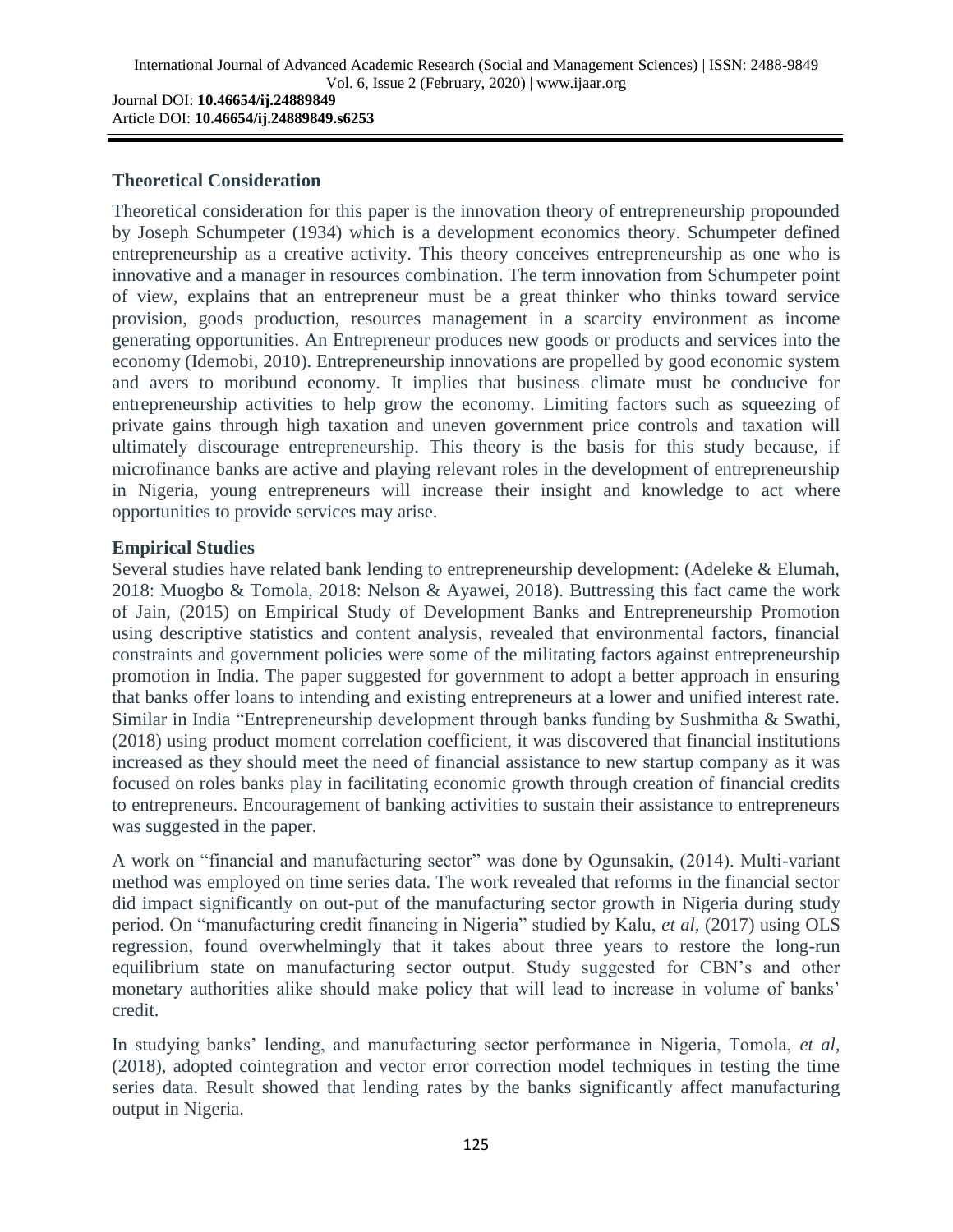Emenuga, (2019) worked on credit effects of commercial banks on agricultural productivity in Nigeria over a period of 37 years (1981-2017) and adopted ADF unit root test, Johansen cointegration test and error correction model techniques where employed as analytical tools. The study revealed that agricultural credit and Agricultural credit guarantee scheme are positively related to Agricultural development while interest rate showed negative relationship with agriculture. The work suggested for the elimination of delay and stringent conditions in assessing commercial bank credit facilities.

A work on agricultural credit and economic growth nexus was conducted by Ayeomoni & Aladejana, (2016). Adopting Auto-Regressive Distributed Lag (ARDL) approach to analyze CBN time series data which spanned from 1986-2014. The work revealed greater impact of credit for agriculture on growth of the economy.

A study carried out by Okosodo, (2016) on agricultural credit and the growth of the "Nigerian Economy used Co-integration and error correction mechanism techniques were employed in testing the time series data. The paper found economic growth and agriculture on a long existing moderate relationship due to expenditure of the government.

"Small and Medium Scale Enterprises was studied by Oluseyi, *et al*, (2013). The use of inferential and descriptive statistics such as simple percentages, rating indices, and the Students t-distribution was adopted in the data analysis. It was found that that SME did not quite measure up to public expectation on a major performance index of linking small and medium enterprises (including cooperative societies) with cheaper sources of finance.

Zwingina, *et al.* (2018) in their study of "Formal and Informal Financing sources and Women Entrepreneurship Development in Abuja, utilizing simple percentages, charts, correlation and regression to analyzed the data. The study discovered a positive significance relationship between formal source of financing and women entrepreneurship development and a positive significance relationship between informal sources of financing and Women entrepreneurship development in Abuja, FCT. It was suggested that government collaboration with stakeholders in policy decisions, ensure that funds are available to women entrepreneurship through corporative societies, microfinance banks, commercial banks and bank of industry were suggested.

Reviewed studies have shown that both manufacturing and agricultural sectors have been assumed to play passive and supportive roles in economic growth and development. Their primary purpose is to provide employment, manufactured goods, income and sufficient lowpriced food. And to a large extent, apart from playing an indispensible part in any overall strategy of sustaining the flow of foreign exchange, they have come to be regarded in finance as essential condition for economic growth and development through inter-sectoral linkages such as raw material supplies, food, foreign exchange earnings and others (Nwanyanwu*, et al.,* 2016).

# **Methodology**

According to Nelson, Ekokeme, Okoyan and Dumani (2018), ex-post facto study design refers to descriptive study in that a predictor variable has existed and in that a fact finder starts with an observation of the outcome variable then studies the predictor variable in retrospect for possible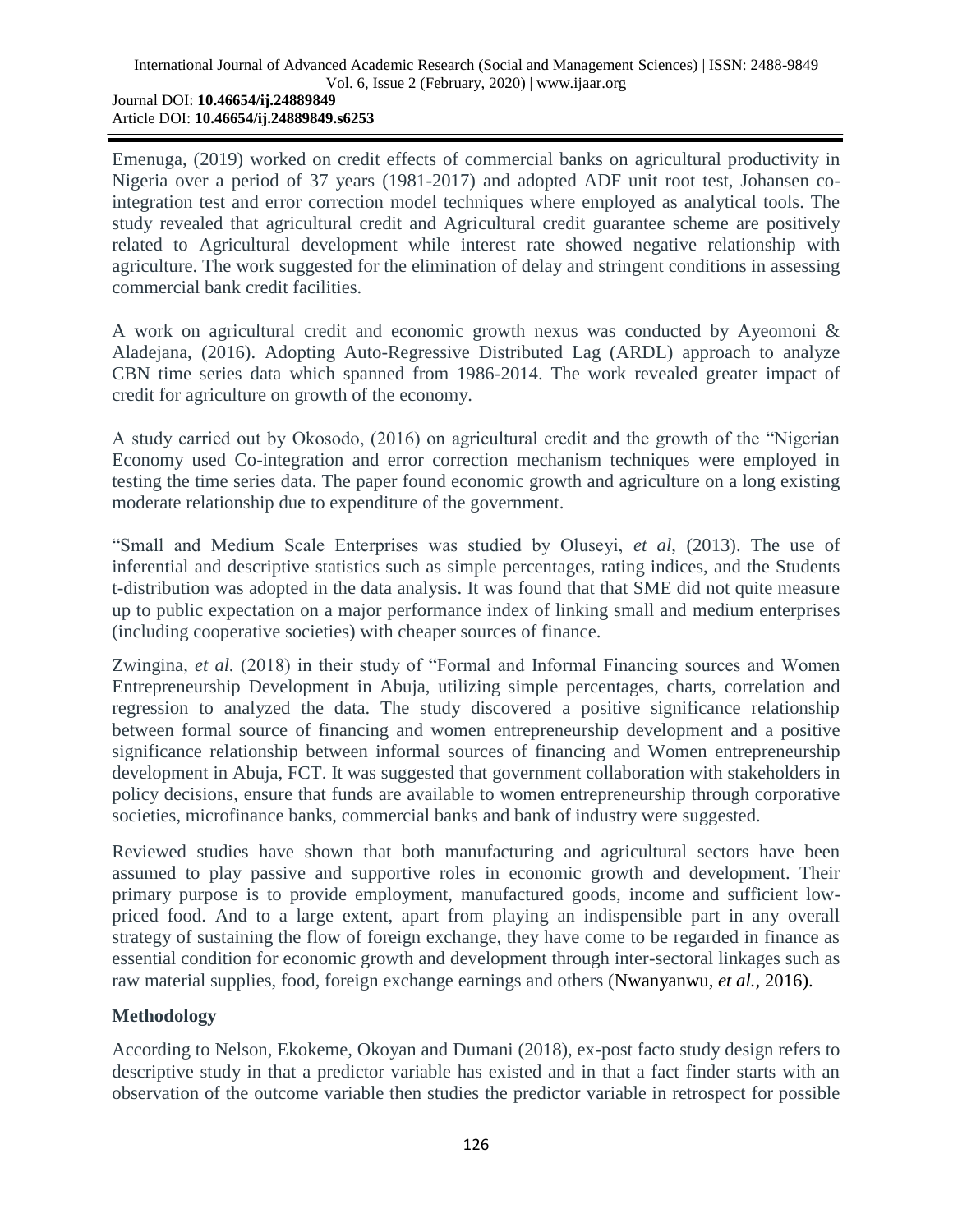Article DOI: **10.46654/ij.24889849.s6253**

relationship and impact on the outcome variable. This study adopted ex-post facto study design and was conducted in Nigeria. This study basically covers the analysis of banks" lending to small and medium enterprises in the agricultural and manufacturing sectors in Nigeria. The population comprise all SME in the agricultural and manufacturing firms in Nigeria obtained from the Small and Medium Scale Enterprises Development Agency of Nigeria (SMEDAN) annual Bulletin and Statistics (various issues). Data were sourced from CBN and SMEDAN Annual statistical bulletin of various years 1981-2018.

Operational variables for this study are bank credits to the manufacturing and agricultural sectors while the dependent variable is the total number of registered entrepreneurs in the agricultural and manufacturing sectors of the Nigerian economy as proxy for entrepreneurship development. This variable is expected to embody the net outcome of bank loans as it affects the small and medium enterprises comprising agriculture and the manufacturing sectors.

## **Model Specifications**

This work shall employ the multiple regression models to analyze relationship between the dependent variable and independent variables. Performance of the SME is seen to be a function of the level of banks" lending to both agricultural and the manufacturing sectors. This is an extension of the model of (Taiwo & Omosomi, 2018) which is modified to suit our purpose. Consequently, Entrepreneurship development is proxied by the number of registered SMEs in both sectors (agricultural and manufacturing sectors) and is functionally represented as:

ENT DEV =  $f$  (BLAS, BLMS) ……………………………(3.1)

Overall, utilizing regression model, the linear expression of the model in (3.1) above is expressed as;

 $ENT\_DEV_t = \beta_0 + \beta_1 BLAS_t + \beta_2 BLMS_t + e_t$  ………………...(3.2)

Where;

| ENT DEV               | $=$ Entrepreneurship Development (represented by the subsisting number of   |
|-----------------------|-----------------------------------------------------------------------------|
|                       | registered SMEs or entrepreneurs in agricultural and manufacturing sectors) |
| <b>BLAS</b>           | $=$ Banks' Lending to the Agricultural Sector                               |
| <b>BLMS</b>           | $=$ Banks' Lending to the Manufacturing Sector                              |
| e                     | $=$ Error Term of the Regression Model                                      |
| $\beta_0$             | $=$ Slope or Intercept of the Regression Model                              |
| $\beta_1$ , $\beta_2$ | $=$ Unknown Coefficients of the model to be estimated                       |

# **Techniques of Data Analysis**

The Autoregressive Distributive Lag (ARDL) model which is an extension of the Ordinary least square (OLS) is the most appropriate technique for estimation of the model parameters. The preference of the ARDL model is motivated by its appealing statistical and econometric properties as well as the fact that pre-estimation tests (Unit root and Bounds test) suggests the use of the ARDL model. Pesaran and Shin (2001) posited that the estimation of a model that have mixed orders of integration is best explained using the Autoregressive Distributive Lag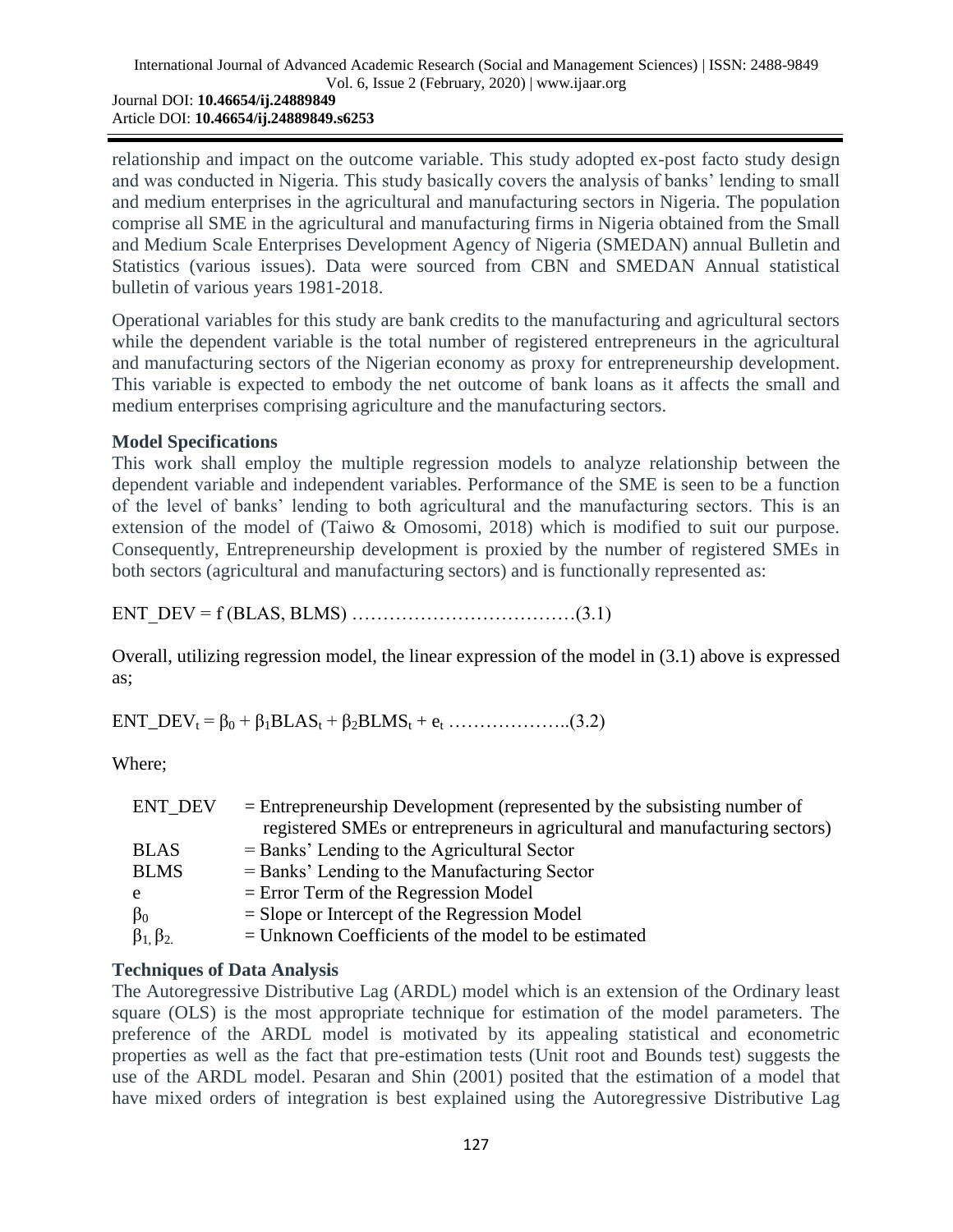(ARDL) model which gives both the short run and long run coefficients of the model. The ARDL model also explains the total variations in the dependent variable caused by variation in the explanatory variables computed in the model.

## **A- Priori Expectation**

A priori expectation is an assumed likelihood of the outcome of analysis thus stated as;

 $\beta_0>0$ ;  $\beta_1>0$ ;  $\beta_2>0$ .

## **Analysis of Data**

The analysis is preceded by the test for unit root or stationarity of the variables. This is summarized below:

## **ADF Unit Root Test**

Table 4.1: Augmented Dickey Fuller (ADF) Unit Root Test

|                                 | <b>ADF</b> test statistics |                     | Order of Decision |                                          |  |
|---------------------------------|----------------------------|---------------------|-------------------|------------------------------------------|--|
| <b>Variables</b>                | <b>At Level</b>            | At First Difference | Integration       |                                          |  |
| <b>ENT DEV</b>                  | 1.211968                   | 4.739710            | I(1)              | Stationary at 1 <sup>st</sup> difference |  |
| <b>BLAS</b>                     | 4.700569                   | $-2.863629$         | I(0)              | <b>Stationary at Level</b>               |  |
| <b>BLMS</b>                     | 0.092882                   | 3.848779            | I(1)              | Stationary at $1st$ difference           |  |
| 5% critical value $= -2.976263$ |                            |                     |                   |                                          |  |

The stationarity test above shows that entrepreneurship development and bank lending to the manufacturing sector are both integrated of order one I(1) i.e. they are stationary at first difference. Data on bank lending to the agric sector is integrated of order zero I(0) i.e. it is stationary at level. This implies that the variables have mixed order of integration thus necessitating the Autoregressive Distributed Lag model (ARDL) approach to cointegration (Pesaran and Shin, 2001) as shown below.

## **Bounds Test for Co-integration**

Table 4.2: ARDL Bounds Test for Co-integration Null Hypothesis: No long-run relationships exist

| <b>Test Statistic</b>        | Value    | k                           |  |  |
|------------------------------|----------|-----------------------------|--|--|
| F-statistic                  | 25.46898 | $\mathcal{D}_{\mathcal{L}}$ |  |  |
| <b>Critical Value Bounds</b> |          |                             |  |  |
| Significance                 | I0 Bound | I1 Bound                    |  |  |
| 10%                          | 3.17     | 4.14                        |  |  |
| 5%                           | 3.79     | 4.85                        |  |  |
| 2.5%                         | 4.41     | 5.52                        |  |  |
| 1%                           | 5.15     | 6.36                        |  |  |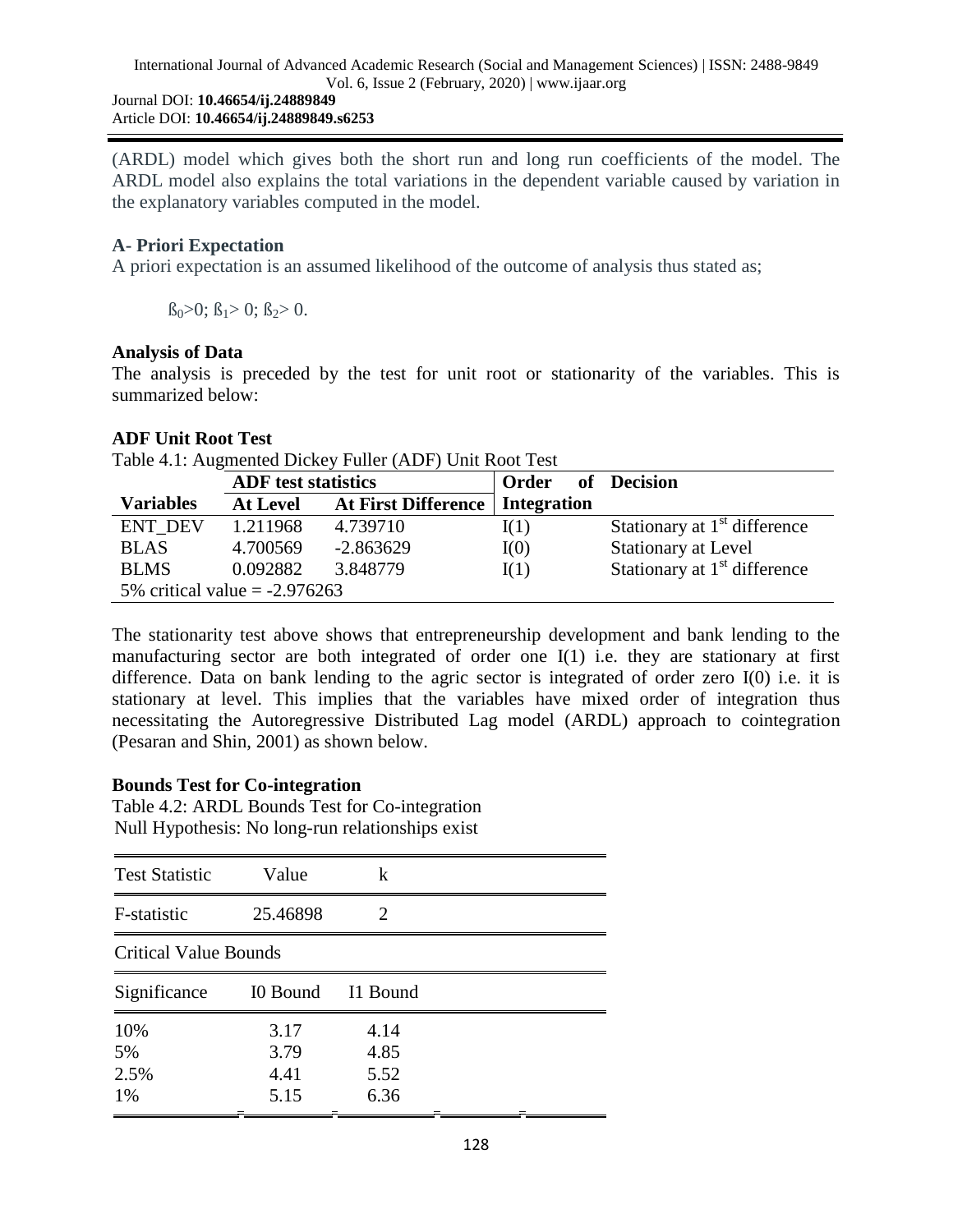A cursory look at the Bounds test summarized in table 4.3 above shows that the F-statistic value of 25.47 is greater than the  $I(0)$  and  $I(1)$  critical value bounds at 5% (3.79 and 4.85). Thus, we reject the null hypothesis and conclude that a long run relationship exists between bank lending and entrepreneurial development in the agric and manufacturing sectors in Nigeria.

Consequently, we estimate the short run and long run parameters of the model using the Autoregressive Distributive Lag (ARDL) model technique.

| Variable                  | Coefficient | Std. Error            | t-Statistic | Prob. $*$ |
|---------------------------|-------------|-----------------------|-------------|-----------|
| $ENT_$ DEV $(-1)$         | 0.560832    | 0.135174              | 4.148948    | 0.0004    |
| $ENT_$ DEV $(-2)$         | 0.354838    | 0.221409              | 1.602636    | 0.1221    |
| <b>BLAS</b>               | -475.0891   | 106.9097              | -4.443834   | 0.0002    |
| $BLAS(-1)$                | $-135.3042$ | 91.98623              | $-1.470918$ | 0.1543    |
| $BLAS(-2)$                | 100.0923    | 107.2656              | 0.933126    | 0.3600    |
| $BLAS(-3)$                | 523.2941    | 101.8300              | 5.138898    | 0.0000    |
| <b>BLMS</b>               | 49.65634    | 33.24972              | 1.493436    | 0.1484    |
| $BLMS(-1)$                | $-39.12865$ | 37.00204              | $-1.057473$ | 0.3008    |
| $BLMS(-2)$                | $-111.8189$ | 34.03963              | $-3.284961$ | 0.0031    |
| $BLMS(-3)$                | 230.2933    | 41.37396              | 5.566142    | 0.0000    |
| $CointEq(-1)$             | $-0.084331$ | 0.012112              | $-6.962599$ | 0.0044    |
| C                         | 8427.317    | 5035.203              | 1.673680    | 0.1072    |
| R-squared                 | 0.962355    | Mean dependent var    |             | 130462.6  |
| <b>Adjusted R-squared</b> | 0.919170    | S.D. dependent var    |             | 132532.9  |
| F-statistic               | 31.15503    | Akaike info criterion |             | 22.15287  |
| Prob(F-statistic)         | 0.000000    | Durbin-Watson stat    |             | 1.685670  |

**Short Run Estimates of the ARDL Model** Table 4.4: Summary of the Short Run ARDL Model

The lag of the ARDL model was automatically computed and selected using the Akaike information criterion (AIC). The lag structure of ARDL (2, 3, 3) was selected after a review of top 20 models based on the least possible AIC values (see Appendix). This implies that the maximum number of years prior to the current year being estimated is 2 years for the dependent variable, and 3 years each for the two independent variables (BLAS and BLMS).

The short run estimates of the ARDL model is summarized in Table 4.4 above. The relationship between bank lending and entrepreneurship development in the agric and manufacturing sectors is explained below as follows:

**Bank Lending to the Agricultural Sector (BLAS):** The second and third period lag coefficients of this variable are positive increasing by 100.09 and 523.29 units respectively. In other words, bank lending to the agric sector increased entrepreneurial development in the previous years. However, the current year and the first period lag have negative coefficients meaning that they have decreasing effect on entrepreneurship development in the current period.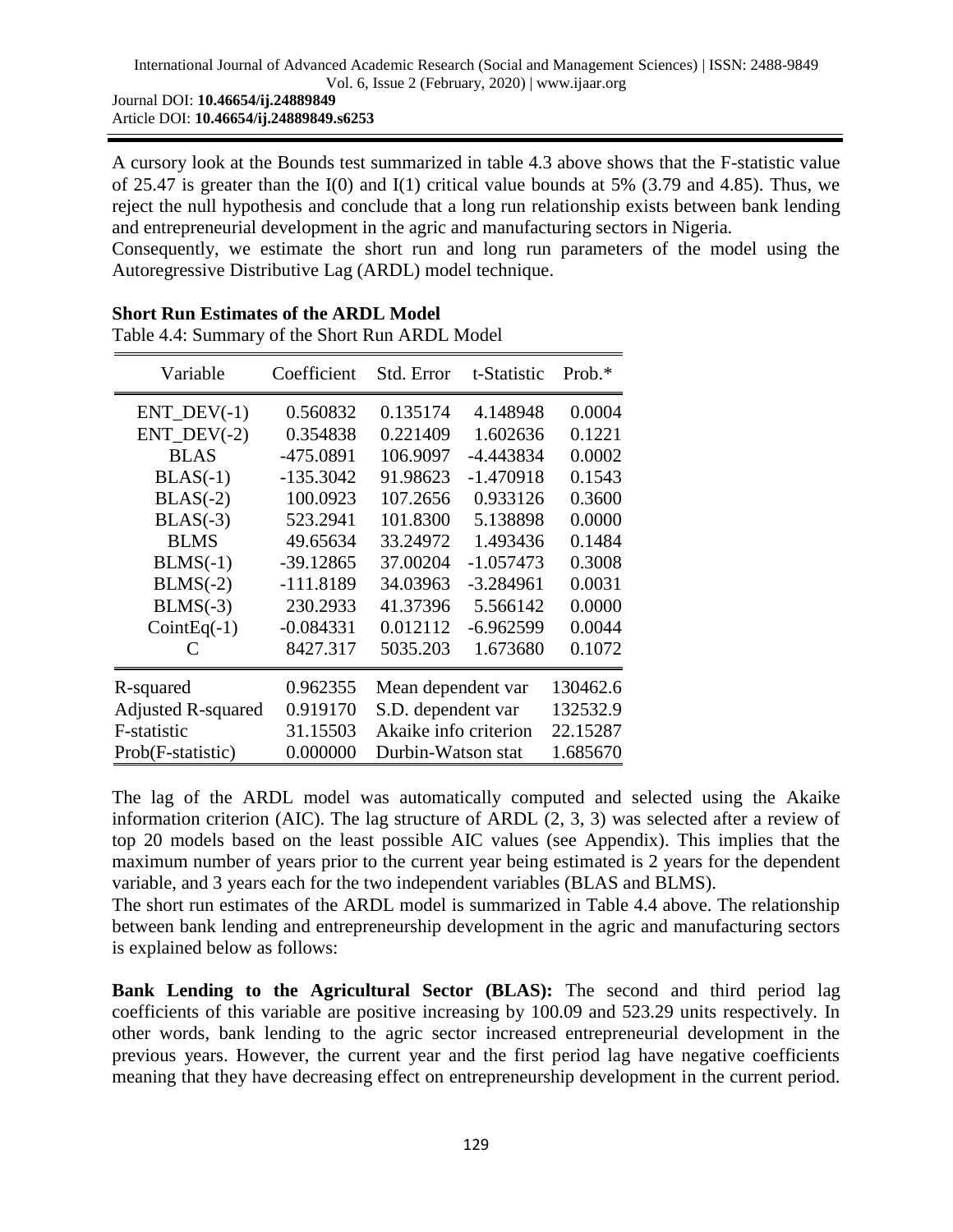This is a pointer to the fact that bank lending to the agric sector has been on the decrease with the current year having a significant negative effect on entrepreneurship development.

**Bank Lending to the Manufacturing Sector (BLMS):** The current year coefficient is positive but not significant increasing entrepreneurship development by 49.66 units. The first and second period lags are negative while the third period lag is negative. This shows a sort of fluctuation in bank lending to the manufacturing sector and its effect on entrepreneurship development.

**Error Correction Coefficient (ECM-1):** There is long run convergence in the model since the coefficient of the error correction is negative and significant. Thus, at an estimated speed of 8.4% annually, the model or system returns to long run equilibrium, all things being equal.

#### **Long Run Estimates of the ARDL Model**

Table 4.5: Long Run Coefficients

| Variable                                    | Coefficient                                   | - Std. Error          | t-Statistic                      | Prob.                      |
|---------------------------------------------|-----------------------------------------------|-----------------------|----------------------------------|----------------------------|
| <b>BLAS</b><br><b>BLMS</b><br>$\mathcal{C}$ | 154.074125 14.122763<br>15.297191<br>9.993187 | 2.409580<br>13.883057 | 0.109096<br>6.348489<br>0.719812 | 0.9140<br>0.0315<br>0.4786 |

The long run relationship is explained below:

**Bank Lending to the Agricultural Sector (BLAS):** This has a positive long run coefficient of 154.074 which implies that a unit increase in bank lending to the agric sector will result to 154.074 units increase in entrepreneurship development. This shows that bank lending to the agric sector has increased SMEs in the sector which spurs growth in the economy. However, the positive effect of bank lending to the agric sector is not being felt significantly due to the insignificant p-value of 0.9140.

**Bank Lending to the Manufacturing Sector (BLMS):** The positive coefficient of 15.297 implies that there is a direct relationship between bank lending to the manufacturing sector and entrepreneurship development in Nigeria. The manufacturing sector has had its own fair share of bank lending leading to the significant effect of lending to this sector on entrepreneurship development. The significant *p-value* of 0.0315 points to the fact that there is a bright future for entrepreneurship development, especially in the manufacturing sector, given a sustained influx of bank lending to the sector.

**Intercept:** The intercept of the model is estimated at 9.993 units. This entails that holding bank lending variables constant at zero, entrepreneurship development will continue to increase by 9.993 units per annum. This shows that there are other intervening variables that aid the development of entrepreneurs in the agric and manufacturing sectors, which are not captured in our model but are adequately taken care of by the stochastic error term "e".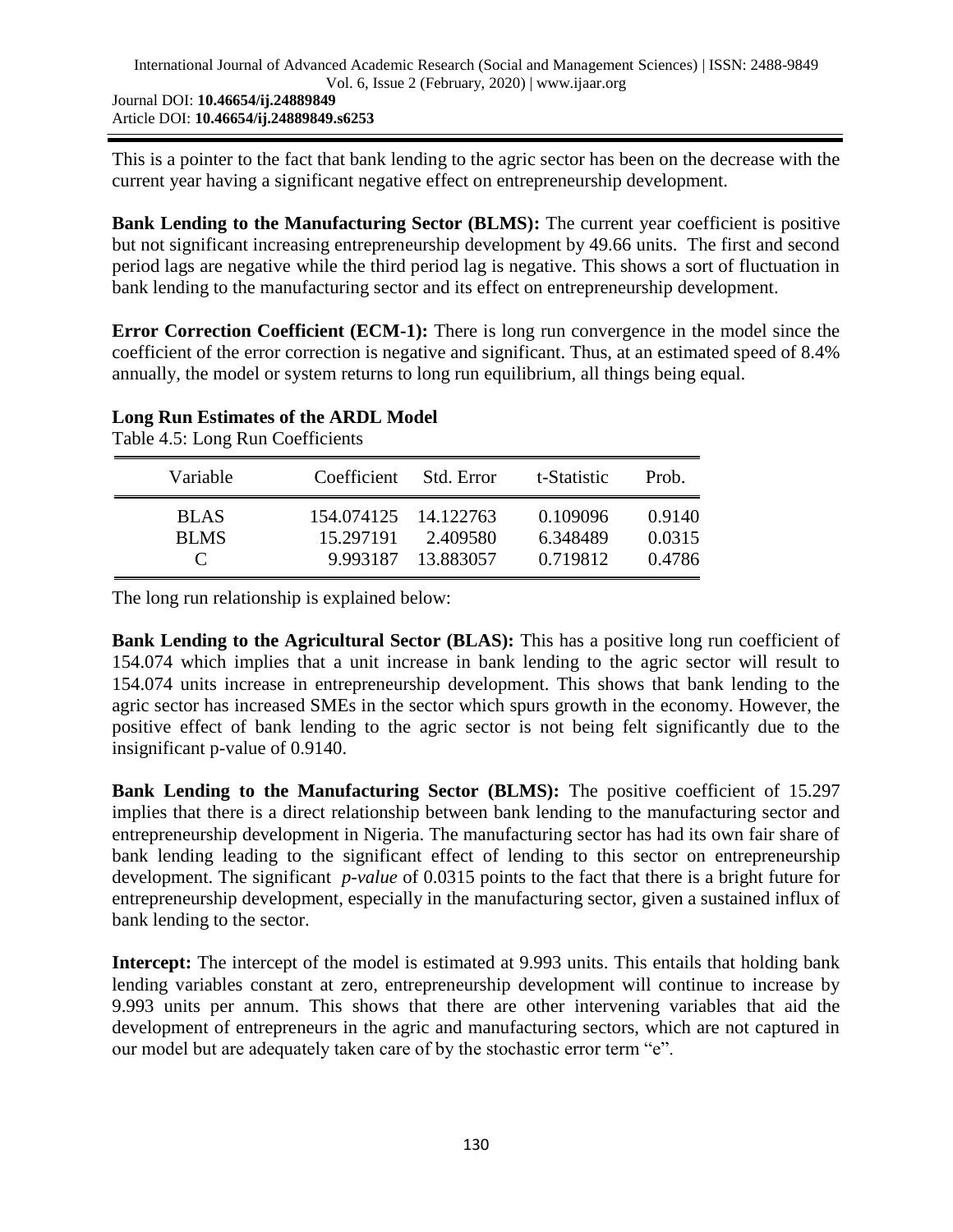#### International Journal of Advanced Academic Research (Social and Management Sciences) | ISSN: 2488-9849 Vol. 6, Issue 2 (February, 2020) | www.ijaar.org

Journal DOI: **10.46654/ij.24889849** Article DOI: **10.46654/ij.24889849.s6253**

| <b>Test of Hypotheses</b><br><b>Table 4.6: Summary of T-test</b> |             |                             |                               |  |
|------------------------------------------------------------------|-------------|-----------------------------|-------------------------------|--|
| <b>Variables</b>                                                 | t-statistic | <i>p</i> -value             | <b>Decision Rule</b>          |  |
| <b>BLAS</b>                                                      | 0.109096    | 0.9140                      | Not statistically significant |  |
| <b>BLMS</b>                                                      | 6.348489    | 0.0315                      | Statistically significant     |  |
| $\sim$                                                           |             | $\sim$ $\sim$ $\sim$ $\sim$ | $\cdots$                      |  |

Source: Extracted from Eviews Output (See Appendix)

#### **Hypothesis One**

Ho1: There is no significant relationship between bank loans to the agricultural sector and entrepreneurship development in the agricultural and manufacturing sectors of the Nigerian economy.

> t-statistic  $= 0.1091$ *p-value* = 0.9140

**Decision Rule:** Since the probability value of the t-statistic is greater than the 0.05 critical value, we accept the null hypothesis and conclude that there is no significant relationship between bank loans to the agricultural sector and entrepreneurship development in the agricultural and manufacturing sectors of the Nigerian economy.

#### **Hypothesis Two**

Ho2: There is no significant relationship between bank loans to the manufacturing sector and entrepreneurship development in the agricultural and manufacturing sectors of the Nigerian economy.

> t-statistic  $= 6.3485$ *p-value* = 0.0315

**Decision Rule:** The probability value of the t-statistic  $(0.0315)$  is less than the 0.05 critical value; therefore, we reject the null hypothesis and conclude that there is significant relationship between bank loans to the manufacturing sector and entrepreneurship development in the agricultural and manufacturing sectors of the Nigerian economy.

#### **Diagnostic Tests**

The value of the Durbin Watson statistic is estimated at 1.6857 which implies that there is no autocorrelation in the model. In other words, the error terms do not serially correlate. Furthermore, the adjusted R-square shows that about 92% of the total variations in entrepreneurship development are accounted for by bank lending to the agric and manufacturing sectors. The F-statistic shows joint influence of bank lending to the real sector on entrepreneurship development with F-statistic of 31.155 and a highly significant p-value of 0.0000.

## **Discussion of Findings**

The findings made in this study are very relevant in the study of bank lending and entrepreneurship development in Nigeria, especially now that diversification of the economy is one of the key points of the medium term economic growth plan. The study used total number of registered entrepreneurs in the agric and manufacturing sectors as proxy for entrepreneurship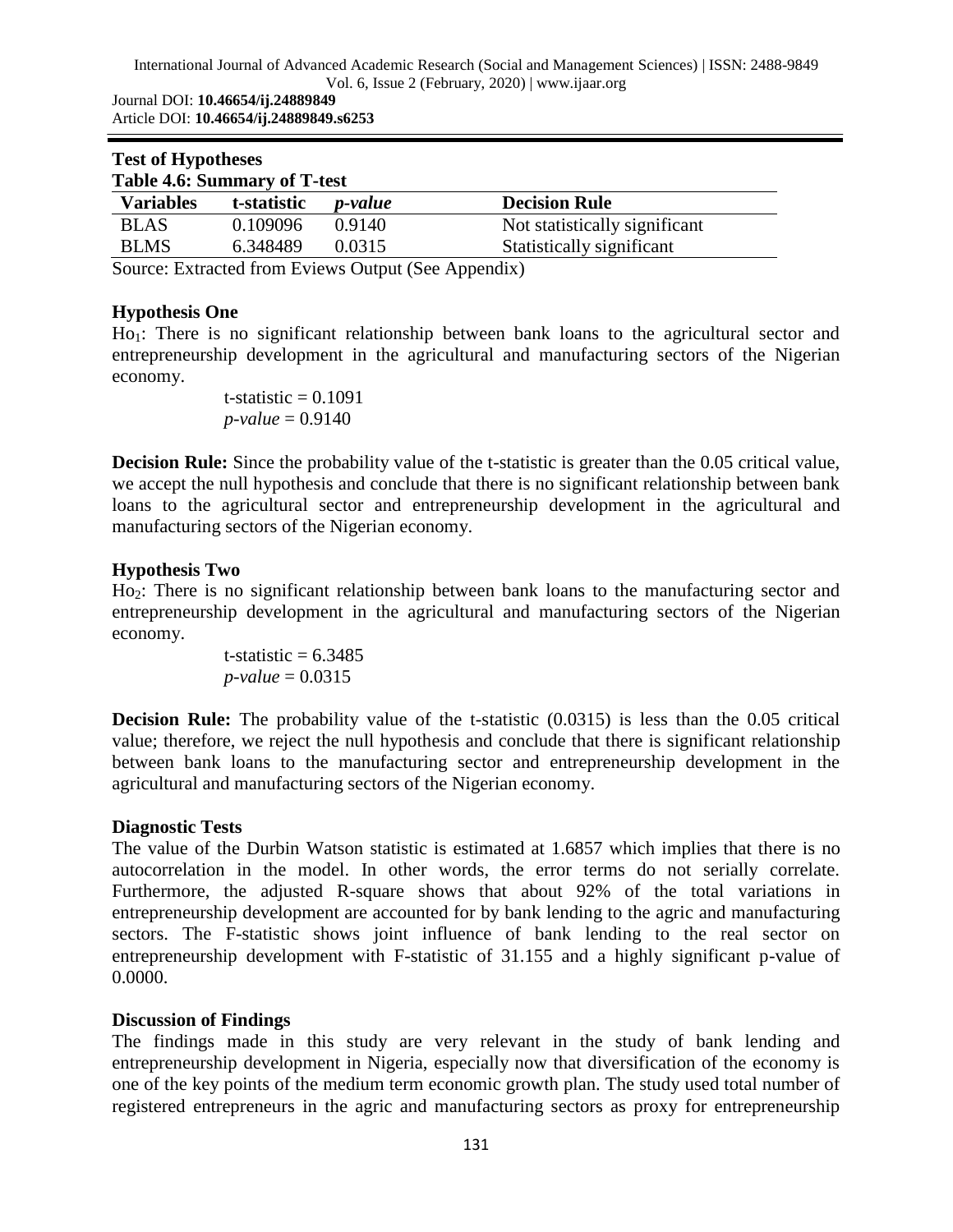development, while bank lending to the agricultural and manufacturing sectors were the explanatory variables of the model. Preliminary tests of stationarity and cointegration showed that the variables have mixed order of integration with entrepreneurship development and bank lending to the manufacturing sector attaining stationarity after first differencing while bank lending to the agricultural sector became stationary at level. This necessitated the Bounds test approach to cointegration since the variables have mixed orders of integration, and the Bounds test confirmed the existence of a long run relationship amongst the variables.

Consequently, the ARDL model was estimated by first estimating the short run coefficients. The result showed that previous values of bank lending to the agric and manufacturing sectors had positive effects on entrepreneurship development while current relationship between the variables showed negative effect of bank lending to both sectors on the development of entrepreneurs in the sectors. Again, bank lending to the manufacturing sector was positively related to entrepreneurship development in the current year but was negative in the previous two years i.e. first and second period lags. This shows that the manufacturing sector have received more of bank lending in the short period which has not also related to a significant leap in entrepreneurial activities in the real sector. The agric sector has not benefitted optimally from bank lending owing to the stringent conditions to be met before as well as the high rates of interest and diversion of funds meant for the real farmers to other uses. This is consistent with the work of Foluso *et al.* (2019) which revealed positive significant relationship between deposit money bank loans to small and medium enterprises, gross fixed capital formation and growth of the manufacturing sector in Nigeria.

Furthermore, the ARDL long run model was estimated and the result showed positive effects of bank lending to the agric and manufacturing sectors on entrepreneurship development. However, in terms of individual significance, only bank lending to the manufacturing sector significantly impacted on entrepreneurship development for the period reviewed while agric sector loans did not significantly impact on SMEs development in the real sector. This result agrees with the findings of Emenuga (2019) which revealed that commercial banks" credit to Agriculture and Agricultural credit guarantee scheme are positively related to Agricultural development in Nigeria. The model showed no autocorrelation problem while the bank lending variables had joint effect on the dependent variable contributing about 92% jointly to entrepreneurship development in the agriculture and manufacturing sectors.

## **Conclusion**

The financial intermediation role of the banking sector is the single most important function of the sector to the productive sectors of the economy. Banks lend to the real sector which is the productive sector and this helps to facilitate and enhance production. This study looked at bank lending and its effect on entrepreneurship development in the agric and manufacturing sectors. The study argued that increase in the number of registered entrepreneurs in the agric and manufacturing sectors (real sector) is a function of increased bank lending to the sectors. Thus, with the availability of more loans at low rates of interest, entrepreneurs will be motivated to carry out their businesses thus enhancing production and sustaining the economy. After a thorough analysis, the study found that bank lending to the agric sector has not really lived up to expectation as the variable had insignificant effect on entrepreneurship development. The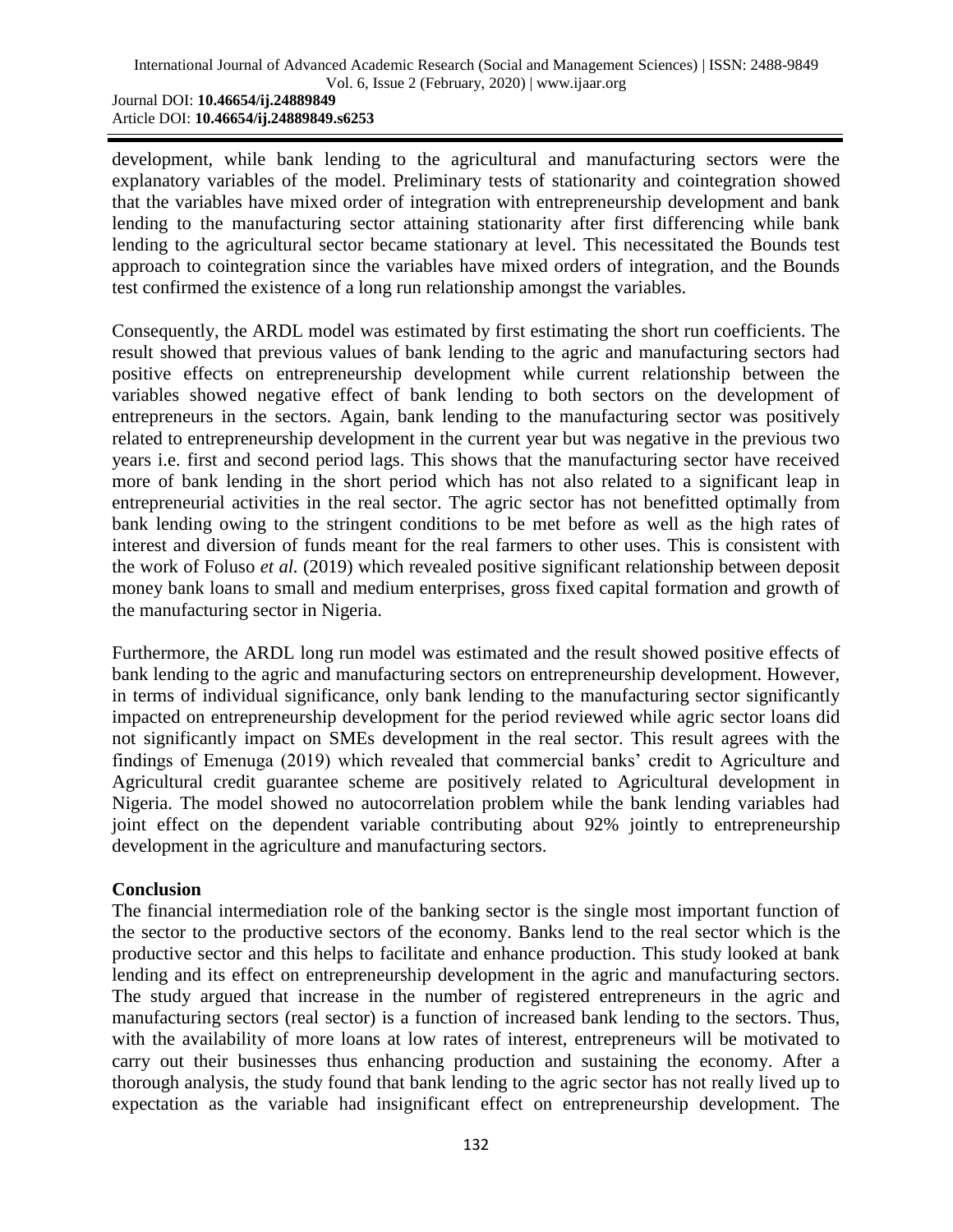manufacturing sector was better off with positive and significant coefficients in the model which accounted for up to 92% of the variations in entrepreneurship development. Thus, the study concludes that bank lending has favored the manufacturing sector rather than the agricultural sector. Also, there is short run negative effect of bank loans to the agric sector on entrepreneurship development while the long run effect is not felt significantly. There is need to prevail on the banks to increase their lending activities especially to the agric sector and ensure prudent use of these funds by adopting one or a combination of the recommendations made below.

#### **Recommendations**

The study recommends as follows: Banks should as a matter of urgency increase their loans to the agricultural sector by providing incentives that will attract farmers. Incentives such as lower interest rates, fertilizer subsidization and free extension services should be considered. Banks should put all machinery in place to ensure that loans to the agricultural sector are used for the purpose for which they were meant. This will help to increase the rate of repayment of the loans and increase the loan worthiness of most farmers. The manufacturing sector should not be left out in the scheme of banks" lendings as they have shown to benefit more from these loans and have also increased in terms of more entrepreneurs springing up over the years. There should be a national data base of registered farmers and their loans history so as to facilitate loans to the agricultural sector.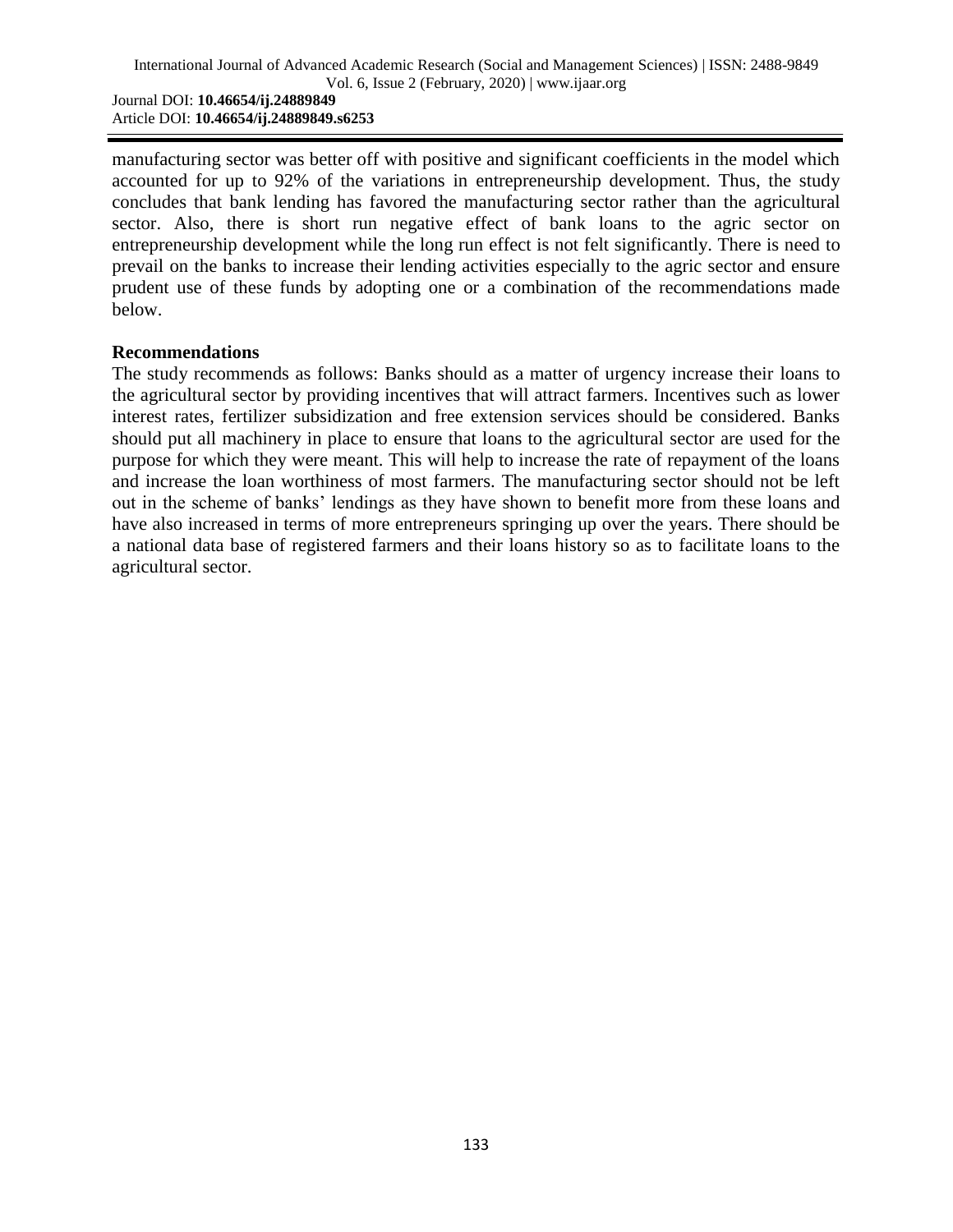#### **References**

- Ayeomoni, O. & Aladejana, S. A., (2016): "Agricultural Credit and Economic Growth Nexus. Evidence from Nigeria." *International Journal of Academic Research in Accounting, Finance and Management Sciences.* 6(2), 146 – 158.
- Aremu, M.A. & Adeyemi, S.L. (2011) "Small and Medium Scale Enterprises as a Survival Strategy for Employment Generation in Nigeria". Journal of Sustainable Development. 4(1), 198 - 2017.
- Adeleke, G. S. & Elumah, L. O., (2018): "Deposit Money Banka and Entrepreneurship Development in Nigeria. *Journal of Research and Opinion*. 5(9), 2231-2238.
- Emenuga, P. (2019). "Equity Financing and Bank Performance in Nigeria: Special Performance in First Bank in Nigeria." *Journal of Humanities and Social Sciences. 24(4),17 – 23.*
- Foluso, O. A., Abdul-Lateef, O. A, Rotimi, O., Adesina, S. Y. & Ridwan, B. O., (2019): "The Role of Deposit Money Banks" Loan Facilities in Financing Small and Medium-Scale Enterprises in Nigeria. *Academic Journal of Interdisciplinary Studies.* 8(2). 277 – 284. Doi: 10.2478/ajis-2019-0040.
- Hussain, M.D., Bhuiyan, A.B. & Bakar, R. (2014).Entrepreneurship development and poverty alleviation: An empirical review. *Journal of Asian Scientific Research, 4*(10), 558-573.
- Ikpor, R., Nnabu, B. E & Obaji, S. I. (2017). Bank lending to small and medium scale enterprises and its implication on economic growth in Nigeria. *IOSR Journal of Humanities and Social Sciences,* 22(12), 14-28
- *Journal of Academic Research in Business and Social Sciences,* 8(3), 57 69.
- Kalu, E. U., Obasikene, A. C., Oleka, C. D., Nwadike, A. O. & Okoyeuzu, C. (2017): "The Relative Impact of Bank Credit on Manufacturing Sector in Nigeria". *International Journal of Economics and Financial Issues.* 7(2). 196 – 201.
- Muogbo, U. S. & Tomola, O. (2018): "The Impact of Microfinance Bank on Entrepreneurship Development in Nigeria. *Journal of Business and Economic Development*. 3(2). 51 – 61. doi: 10.11648/j.jbed.20180302.13
- Nwanyanwu, D. H., Amadi, C. R., Kelvin N. & Turakpe, M. J., (2016): "Spatial Analysis of Fadama III Rural Infrastructure and Agricultural Performance in Omuma Local Government Area of Rivers State, Nigeria. African *Social & Educational Journal. 5(2); 164 – 173.*
- Nwankwo, O. C. (2006): *A Practical Guide to Research Writing*. Revised Second Edition. Pan Unique Publishers, Port Harcourt. p. 23
- Nelson, J. & Ayawei, M. J., (2018): "Deposit Money Loans to SMEs and its Effect on Economic Growth in Nigeria (1992 – 2016). International *Journal of Economics, Business and*